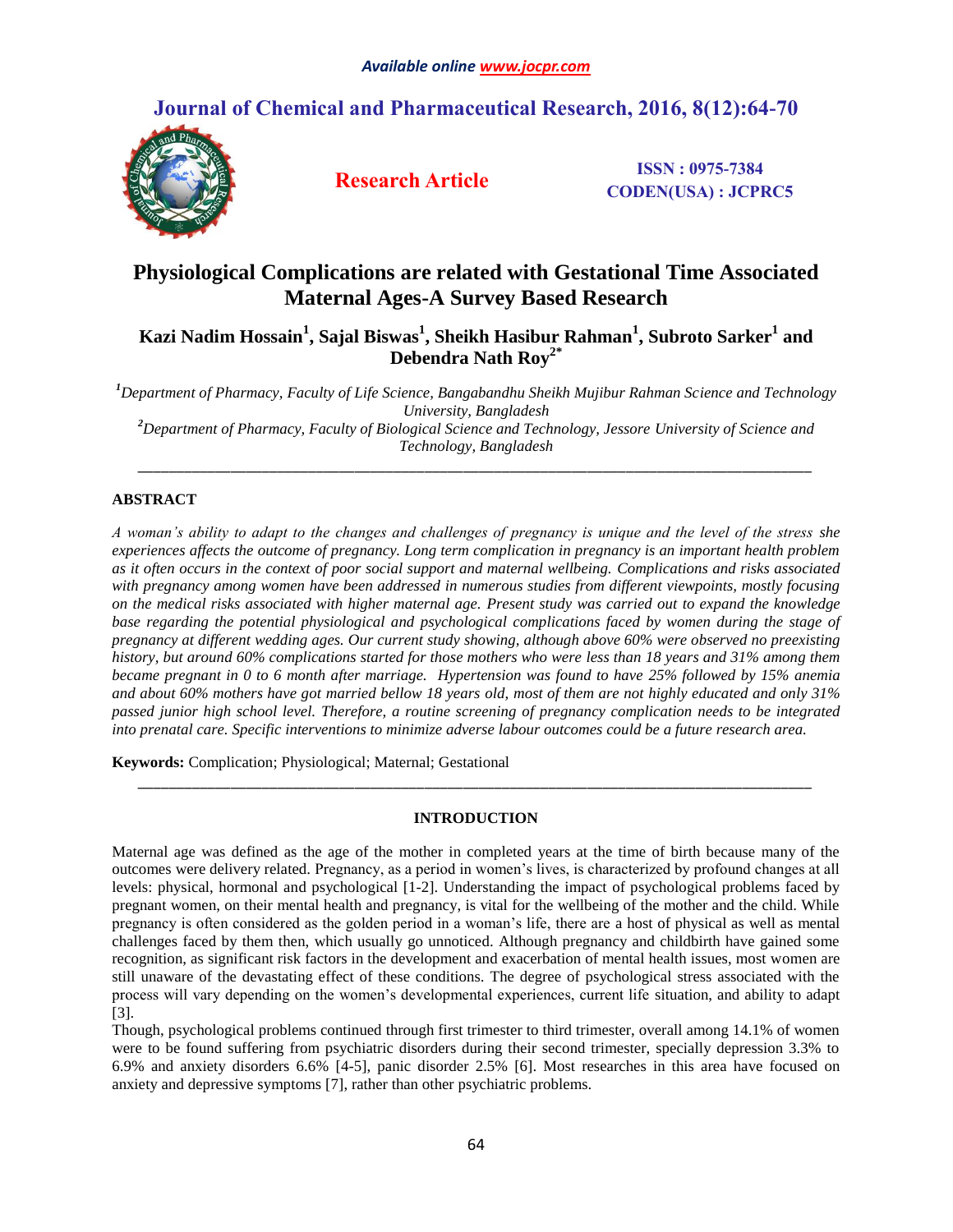During pregnancy, especially in the third trimester, sleep disorders are quite common [8]: increased snoring (11– 16 %), restless legs symptoms (18–31 %), and impaired subjective sleep quality (39–54 %). Not only is sleep altered during pregnancy but dreaming is also affected with dreaming defined as subjective experiences occurring during sleep [9].

As a matter of fact, nearly 20% of women suffer from mood or anxiety disorders during the gestation and postpartum periods, with the women with a previous history of mental problems being at an increased risk. However whether the condition affects the woman during pregnancy or post it, it can cause significant morbidity for the mother as well as the child. It is therefore vital that the patient be well informed about the risks involved on both sides and take into account her specific diagnosis and the recommendations of the health care provider. It has been said that pregnant women and healthcare providers understand the risks differently: pregnant women evaluate the risks subjectively, through their own experiences, whereas healthcare providers assess the risks in an apparently more objective way [10].

Advanced maternal age is seen by patients and healthcare professionals, to be correlated with poorer outcomes to pregnancies. This is largely because of the higher incidence of chronic medical conditions among older women. Women are often treated as if they are in need of the level of care necessary for any high-risk pregnancy; and they are treated differently even if there is no scientific basis for different treatment and there are no medical problems evident. However, pre-existing and pregnancy-related morbidity, combined with high maternal expectations, does put these women in greater need of intervention during pregnancy and birth [11]. Despite the perceptions of increased risks related to maternal age, it has been suggested that the risks are manageable and positive outcomes can be expected [12].

In recent years, several reviews concerning pregnant women aged 35 years or older have been conducted, which have focused on: the risks associated with Advanced maternal age [13]; the relationship between maternal age and pregnancy outcomes [12, 14]; the evidence of risks faced by women of Advanced maternal age [15]; and the association between maternal age and still-birth [16]. The degree of acceptance is reflected in the woman's readiness for pregnancy and her emotional responses. The woman's attitude toward her pregnancy may be one of pride, acceptance, rejection or ambivalence. If the woman sees her pregnancy as an illness, she may perceive herself as unattractive, vulnerable, and uncomfortably dependent on other. These negative self-attitudes are likely to produce increased anxiety and irritability, which are then cycled through changes in the bloodstream to the fetus [17]. This survey based research aims to ascertain the main maternal complications in young women under the age of 18 years to till over 30 years, and examine whether they differ from causes of having conception at different time of marriage.

#### **EXPERIMENTAL SECTION**

#### **Study Area, Study Design, and Allocation of Groups**

We performed a retrospective, cross-sectional study during 05 March, 2016 to 10 August, 2016 in two adjacent district named Jessore and Gopalgonj in Bangladesh. The total investigated patients were categorized into four groups in accordance with their marriage ages as

- 1. Group A below 18 years
- 2. Group B 18- 24 years
- 3. Group  $C 25 30$  years
- 4. Group  $D \rightarrow 30$  years

## **Samples and Data Collection**

We first assessed the prescriptions and found out the name and age of participants. Data were collected by using set of questionnaires from maternal to carry out the survey. Total 200 pregnant mothers were investigated according their marriage aged below18 years to more than 30 years by visiting major at home, hospitals and diagnostic centers across the study area. The data collectors were waiting to convince them to produce their prescription data to the interviewers as well as participated in the interview session. The patients who were unconscious/mentally retarded, who were suffering with psychiatric diseases and who were admitted into hospitals were excluded from the study. Few questionnaires were excluded during the data analysis because of inadequate information.

#### **Statistical Analysis**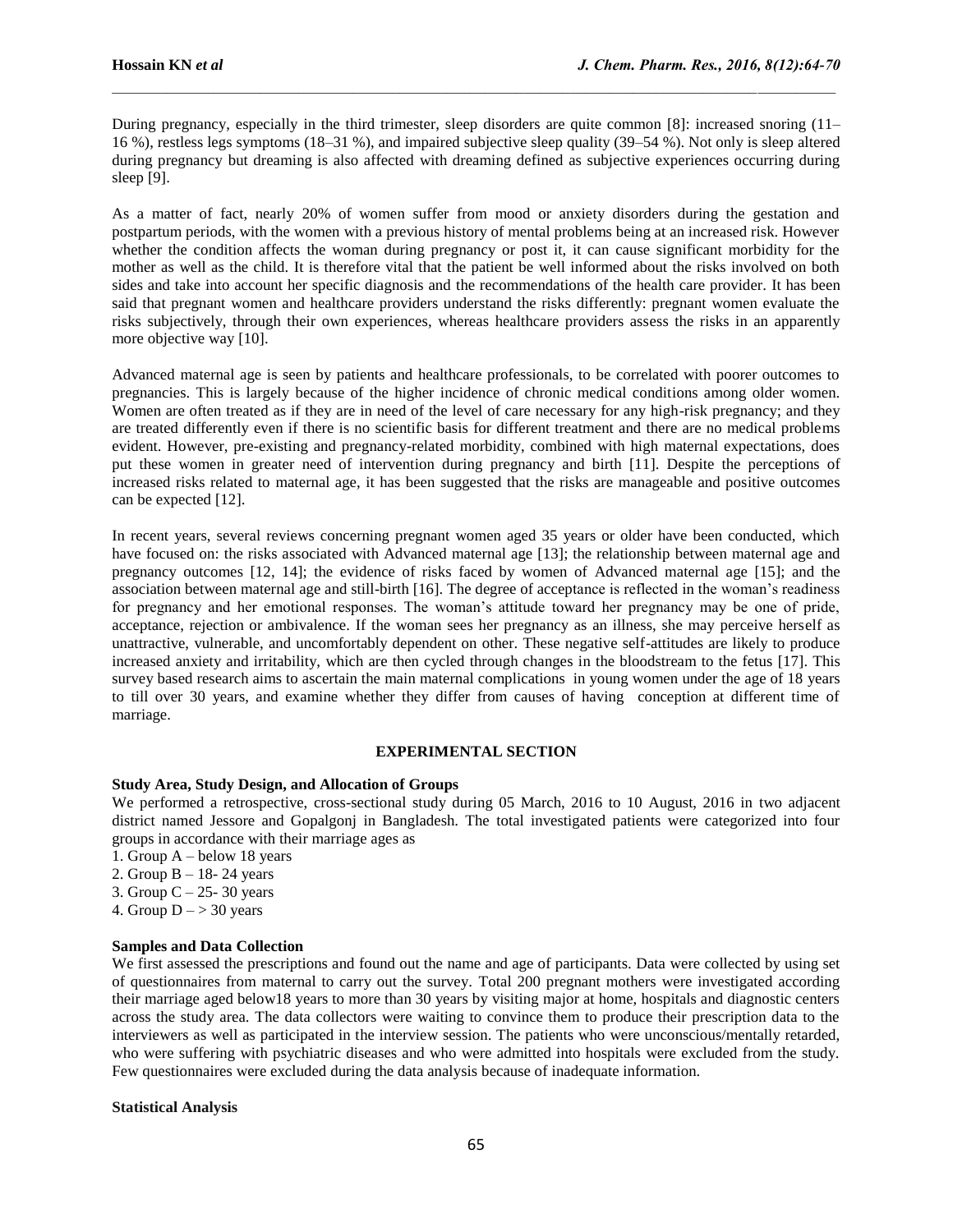By using Microsoft Excel (2013 addition) software, the collected data were statistically analyzed.

#### **RESULTS AND DISCUSSION**

Women during their first pregnancy dreamed more often about their pregnancy than women who have borne more than one child [18]. Among the four categories top most 60% experiences complication for those, who have got married just under 18 years and became pregnant within 06 months of marriage, 10% experiences complication for 18-24 years old and became pregnant in 6-12 months of their marriage, 5% were for 25-30 years old and they have got concept within 1-2 years of marriage. On the other hand, this value is significantly increasing those mother who have got married after 30 years and is almost 20% complications rate though this is much less that of under 18 years. The result is shown in Figure 1.

High blood pressure complication during pregnancy was observed for at least 25% cases followed by 15% for perineal tearing and anemia, about 10% for deep vein thrombosis and pelvic girdle pain, 7% for infections and depression was observed for 5% mothers as shown in Figure 2. In case of preexisting severe medical conditions, no such experiences were observed above 50% respondents, and minor infection was present 33% cases as represented in Figure 3.

From our current study, it was observed that in case of educational status the majority 31% has completed junior high school level. 31% were got concept just within 0-6 months after weeding. 28%, 23% and 18% were for more than 2 years, 6-12 months and 1-2 years respectively. These results are shown in Figure 4 and 5. The percentage of the age of respondents can be summarized as follows- age among 15-20 years respondents was 42%, age among 21- 25 years respondents was 35%, age among 25-30 years respondents was 20%, age above 30 years respondents was only 3%. The major number of respondent's age was among 15-20 years. Both men and women lack knowledge concerning conception, pregnancy complications, and infant outcomes as related to delayed childbearing [19]. In general, both men and women should be much better informed about the complications and declining fertility associated with a first pregnancy [20].

During collection data, we have found that 65% women got married bellow 18 years old, 26% women got married among 18-24 years old, 6% women got married among 25-30 years old, only 3% get married above 30 years old as the result is shown in figure-6. Uninterrupted sleeping is another component of sound health during pregnancy period. In our study, 48% mother have got 6-8 hours sleeping time, while sleeping time of 28% are 4-6 hours as shown in figure-7. As a matter of fact, nearly all women suffer from mood or anxiety disorders during the gestation and postpartum periods, with the women with a previous history of mental problems being at an increased risk. However, whether the condition affects the woman during pregnancy or post it, it can cause significant morbidity for the mother as well as the child. It is therefore vital that the patient be well informed about the risks involved on both sides and take into account her specific diagnosis and the recommendations of the health care provider.



**Figure 1: Percentage complications associated with maternal ages and marriage**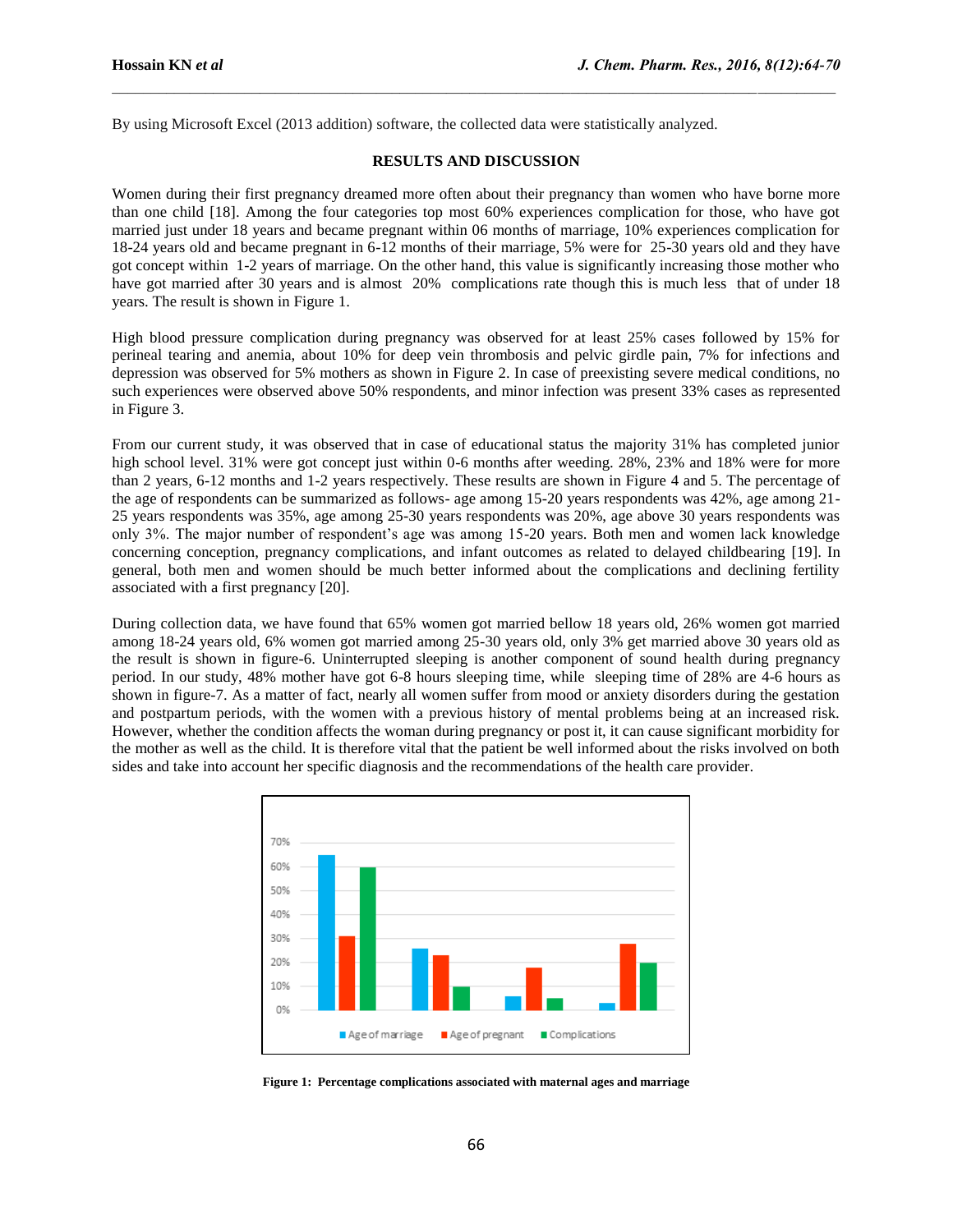

**Figure 2: Name of complications in percentage associated with maternal ages and marriage**



**Figure 3: Preexisting history of medical conditions in gestational time**



**Figure 4: Percentage educational level during maternal ages**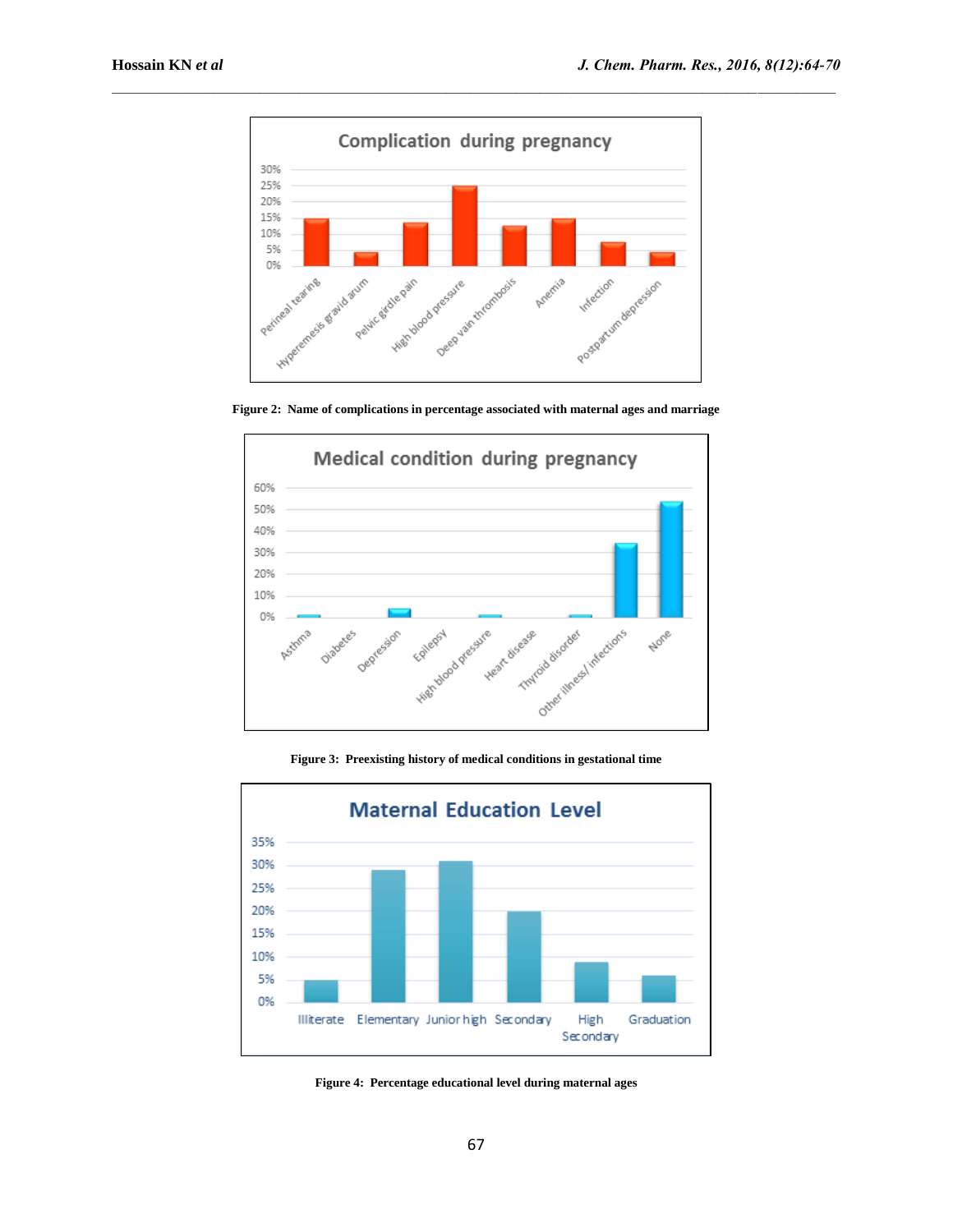

**Figure 5: Percentage number of mother to get concept after different time schedule of marriage**



**Figure 6: Percentage of respondents to get their marriage in years**



**Figure 7: Sleep patterns of maternal in pregnant tenure**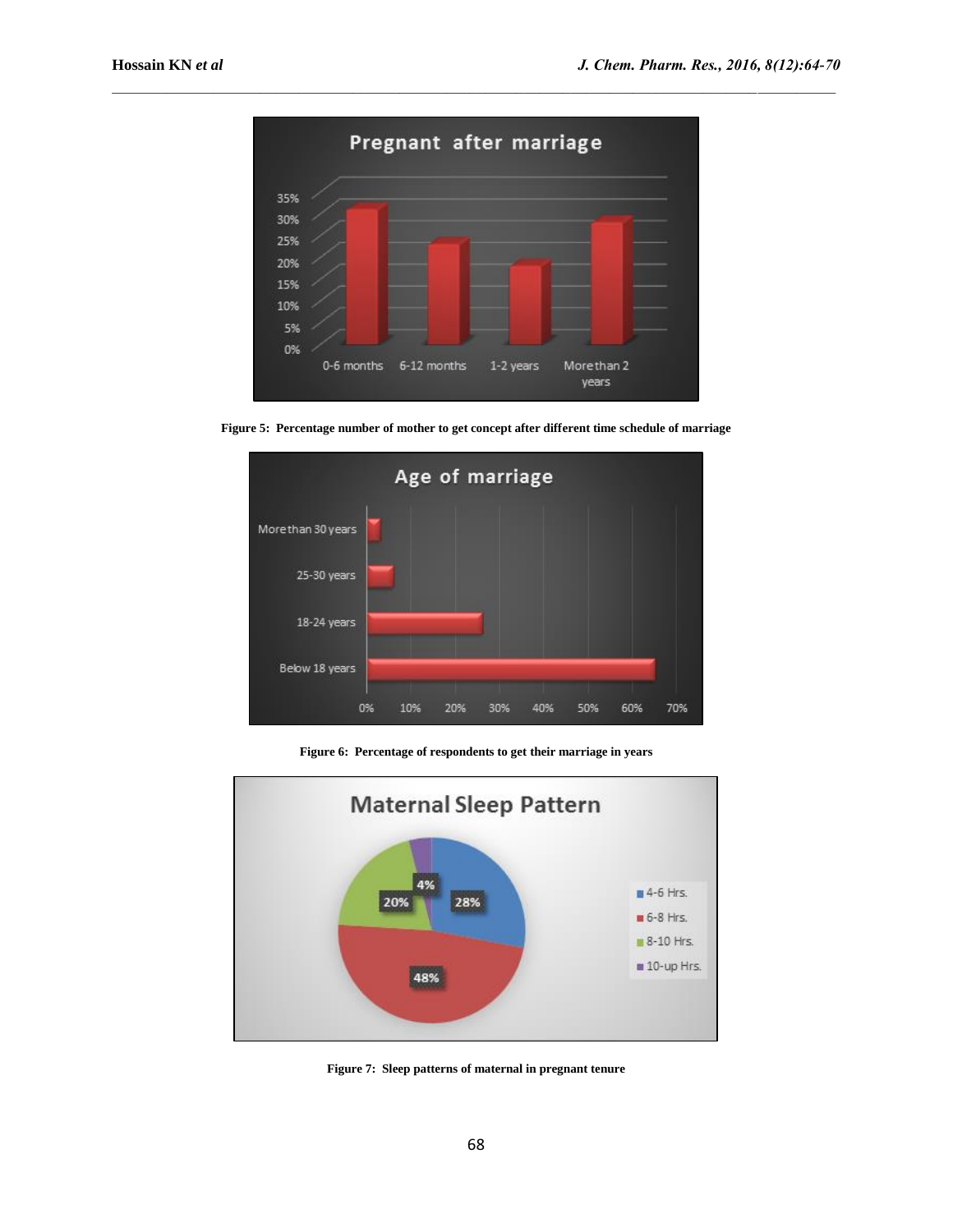## **CONCLUSION**

While the main causes of maternal mortality in low and middle income countries are well understood, the main causes of maternal mortality for women of all ages are well documented. A recent systematic review [21] suggests that around three quarters of all maternal deaths globally are a result of direct obstetric causes: haemorrhage is the leading global cause of maternal death (27 % of all maternal deaths) followed by hypertensive disorders (14 %) and sepsis (10 %). When compared with causes of death for older women, hypertensive disorders were found to be a more important cause of mortality for adolescents in a number of studies in a range of settings.

While the main causes of maternal death for women of all ages were similar across all regions, the study found significant regional variation for the proportion each cause contributes to total maternal mortality. Around 27 % of maternal deaths for all ages are from indirect causes, but less is known about the specific conditions that contribute to this Figure [22].

There is evidence that the relative importance of specific causes may differ for this younger age group compared to women over the age of 30 years. Women would clearly be benefited from support before and after childbirth it is advisable that before taking any medicine to reduce or eliminate such problems, a health care provider is consulted and should be explained the risks of medication to the unborn child or the infant through breast milk. This study highlights the paucity of evidence on complications associated maternal time, and emphasizes the need for greater efforts to collate and analyze data on age-specific causes of maternal problems. Since gestational health and pregnancy are synonymous with the wellbeing the mother and the child, women should formulate a treatment plan to manage these common problems.

### **CONFLICT OF INTEREST**

The authors declare that they have no conflict interest to conduct the study.

### **ETHICAL CONSIDERATIONS**

The study was conducted following the general principles of World Medical Association (WMA) declarations of Helsinki and which was performed in collaboration with both the patients and their physicians with full consent of patients. This research work is logistically supported by the department of Pharmacy, Jessore University of Science and Technology, Jessore-7408 in Bangladesh. The human subjects involved in this study did not use any hazardous agents and samples were not collected from them. As the human subjects only participated in the interview, this survey based research didn't take any further approval from institutional ethics committee.

#### **ACKNOWLEDGEMENTS**

We are grateful to all the reputed physicians, authority of hospitals, diagnostic centers and maternal mothers of Jessore and Gopalgonj district for providing us the necessary prescription and information's. We must pay out heartfelt thanks to the department of Pharmacy in Jessore University of Science and Technology and Bangabandhu Sheikh Mujibur Rahman Science and Technology University for initiating important guidelines to complete this survey based research work successfully.

#### **REFERENCES**

[1] JC Avise. Evolutionary perspectives on pregnancy. *Columbia University Press*, *New York* **2013**.

[2] J Raphael-Leff. Psychological processes of childbearing. London: Chapman and Hall; **1991**.

[3] JC Novak; BL Broom. Ingalls & Sallerno's maternal and child health nursing (8th edn). St. Louis: Mosby; **1995**.

[4] L Andersson; I Sundstrom-Poromaa; M Bixo; M Wulff; K Bomdestam; M åStröm. *Am J Obstet Gynecol,* **2003,** 189, 148-154.

[5] R Bunevicius; L Kusminskas; A Bunevicius; RJ Nadisauskiene; K Jureniene; Vj Pop. Psychosocial pregnancy. *Acta Obstet Gynecol Scand*, **2009,** 88(5), 599-605.

[6] O Guler; FK Sahin; HM Emul; O Ozbulut; O Gecici; F Uguz; Gezginc K; Zeytinci IE; Karatayli S; Askin R. The prevalence of panic disorder in pregnant women during the third trimester of pregnancy. *Comprehensive Psychiatry*. **2008**; 49(2), 154-158.

[7] HL Littleton; CR Breitkopf; AB Berenson. *Am J Obstet Gynecol* **2007,** 196(5), 425-432.